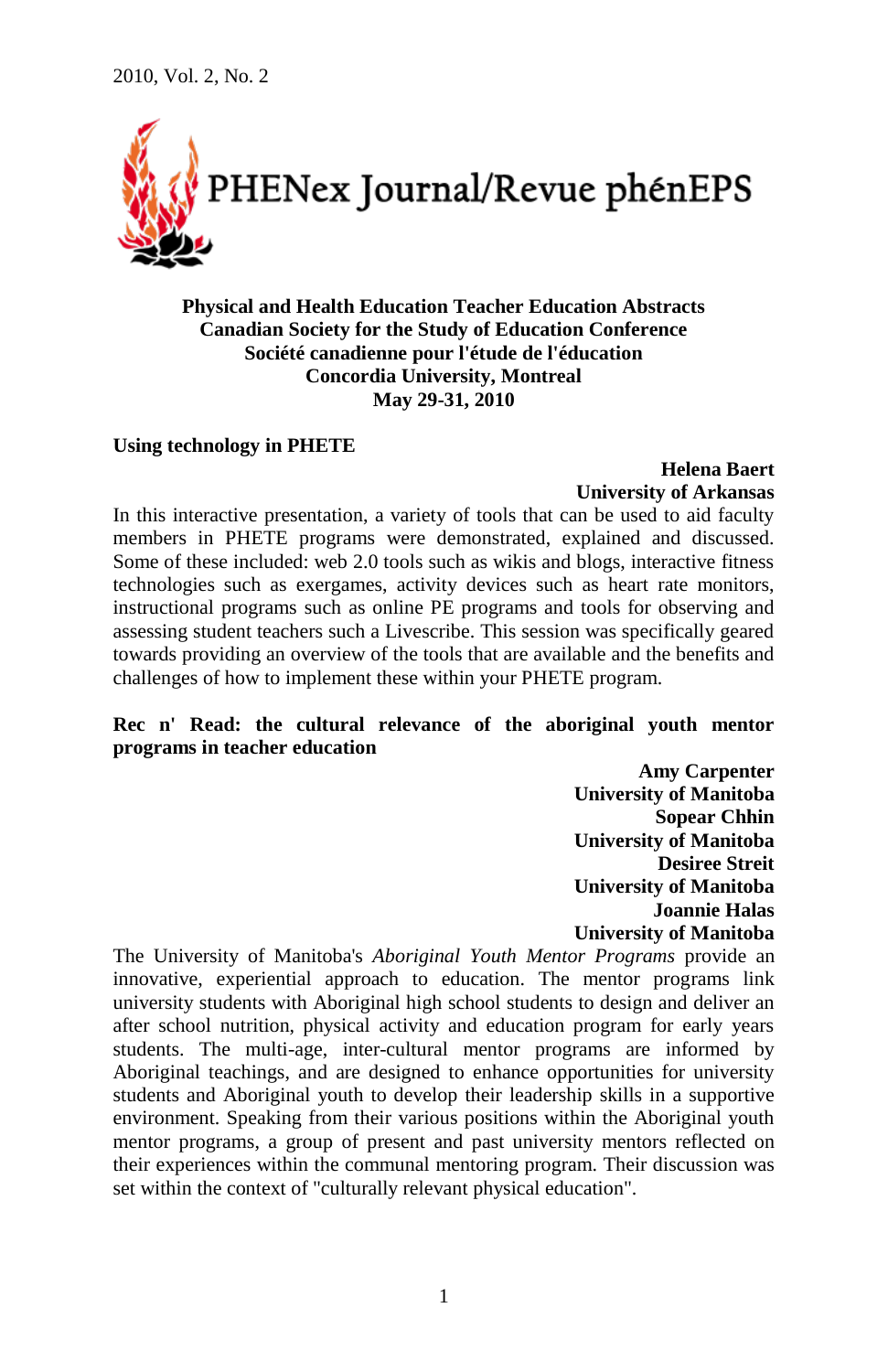# **Infusing indigenous perspectives in physical education: Preparing teacher candidates appropriately**

**Catherine Casey University of Manitoba Frank Deer University of Manitoba Dionne Deer University of Manitoba**

In this presentation, we highlighted ways in which one physical education/ teacher education program is working collaboratively to utilize expertise in the areas of Indigenous studies and physical education pedagogy to provide opportunities for teacher candidates to experience how Aboriginal Perspectives in Education can be part of the provincial curriculum. The challenge lies with the balance of infusion of Indigenous perspectives in education and clear attention and respect to difference. We need to celebrate difference by not only raising conscientiousness about Indigenous heritage but by incorporating it into mainstream teaching and story-telling that is already such an integral part of the PETE and school curricula.

## **…..that other knowledge: Engaging phenomenology for pedagogy and scholarship in physical education**

## **Maureen Connolly Brock University**

In a recent issue of *Quest*, Brown and Payne (2009) discussed the implications of the phenomenology of movement for pedagogical inquiry and development in physical education. Commenting on how phenomenology is marginalized in physical education, overshadowed by functional and instrumental foci and by post-modern and post-structural approaches, they proposed that research in physical education must take the "corporeal turn to the embodied basis of meaning making and human understanding" (p.436). I presented examples from my own research that have taken this corporeal turn and which conveyed the satisfactions and challenges of working with/in the carnal politics of embodied knowledge.

## **What makes a negative PHE experience negative? Exploring the personal school experiences of pre-service elementary teachers.**

**Tim Fletcher OISE Clare Kosnik OISE**

Teachers have extensive socializing experiences from their own time as school students. These experiences shape what they view as being important qualities for teachers and teaching. While many elementary classroom teachers are responsible for teaching physical and health education (PHE), they often have negative views of their own PHE experiences as school students and pre-service teachers. But what is the nature of these experiences? Case studies of the PHE experiences of three elementary pre-service teachers from one Canadian teacher education program were presented, and the findings discussed in light of the challenges of preparing elementary teachers to teach PHE.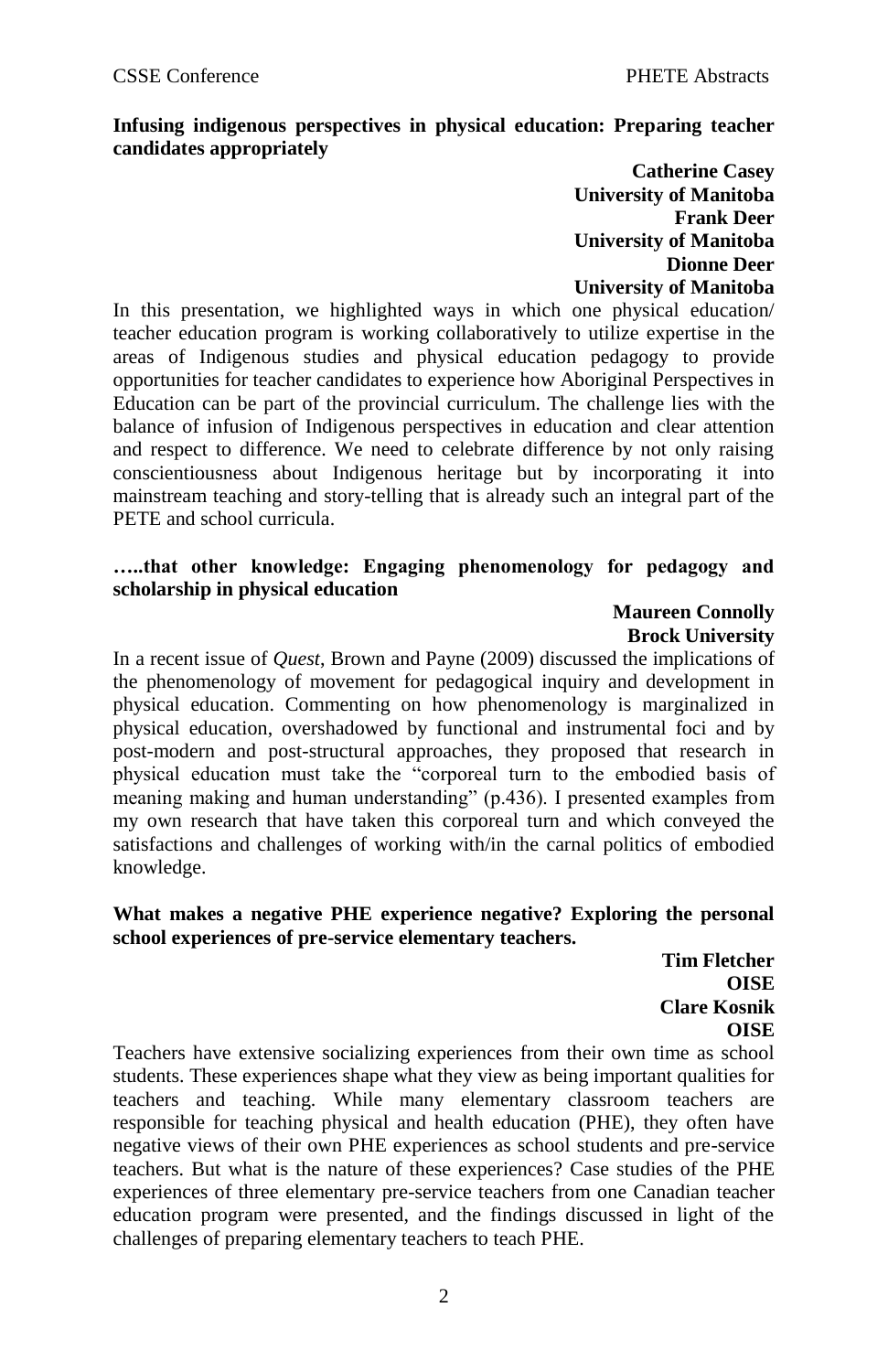# **How can we build coaching capacity within the school setting? An identification of the systemic and structural barriers that limit intersectoral collaboration relative to coach capacity development at the school level**

# **Peggy Gallant**

# **St. Francis Xavier University**

This study investigated the systemic and structural barriers that limit intersectoral collaboration relative to coach capacity development, a comparison of the state of coach development between the sports engaged in this study at the school level and an assessment of the potential of Provincial Sport Organizations (PSOs) to effectively and purposely effect change in coach capacity levels within school settings.

### **The feminine touch: Manly bodies and the demise of femininity**

#### **Jeanne Kentel Leeds University**

In this paper I argued that masculine domination is not only prevalent in male domains but it also exists within the struggle females engage with in order to resist feminine stereotypes. I considered possible ways physical education might be reconceived in order to incite tolerance of gendered diversities and acceptance of masculine and feminine ways of moving and being. Nongenderist pedagogy was used as the theoretical basis for inquiry into the experiences of those encountering discomfort with the ways masculinities and femininities are developed in boys and girls through formal schooling thereby challenging the marginalization of any persons.

# **Somatic/ing within the physical landscapes of literacy: Autobiography, curriculum, and phenomenology**

**Rebecca Lloyd University of Ottawa Nicholas Ng-A-Fook University of Ottawa**

Physical literacy is a central concept within the current curricular revisions of physical education. Such political aligning with inter-national hyperactive literacy movements promotes inspirited holistic pedagogies for reading and writing the aesthetic of physical experiences. Nonetheless, how do such metaphors of reading and writing potentially contribute to and/or reduce the aesthetics of our physical educative experiences? Therefore, we seek to understand the somatic aesthetics of literacy both physically and figuratively through phenomenological and autobiographical writing. Furthermore, we attend to the ways physical education might "inscribe" its aesthetics onto the landscape of educational experiences. Our curricular inquiry thus adds a somatic dimension to literacy within and beyond the physical education terrain.